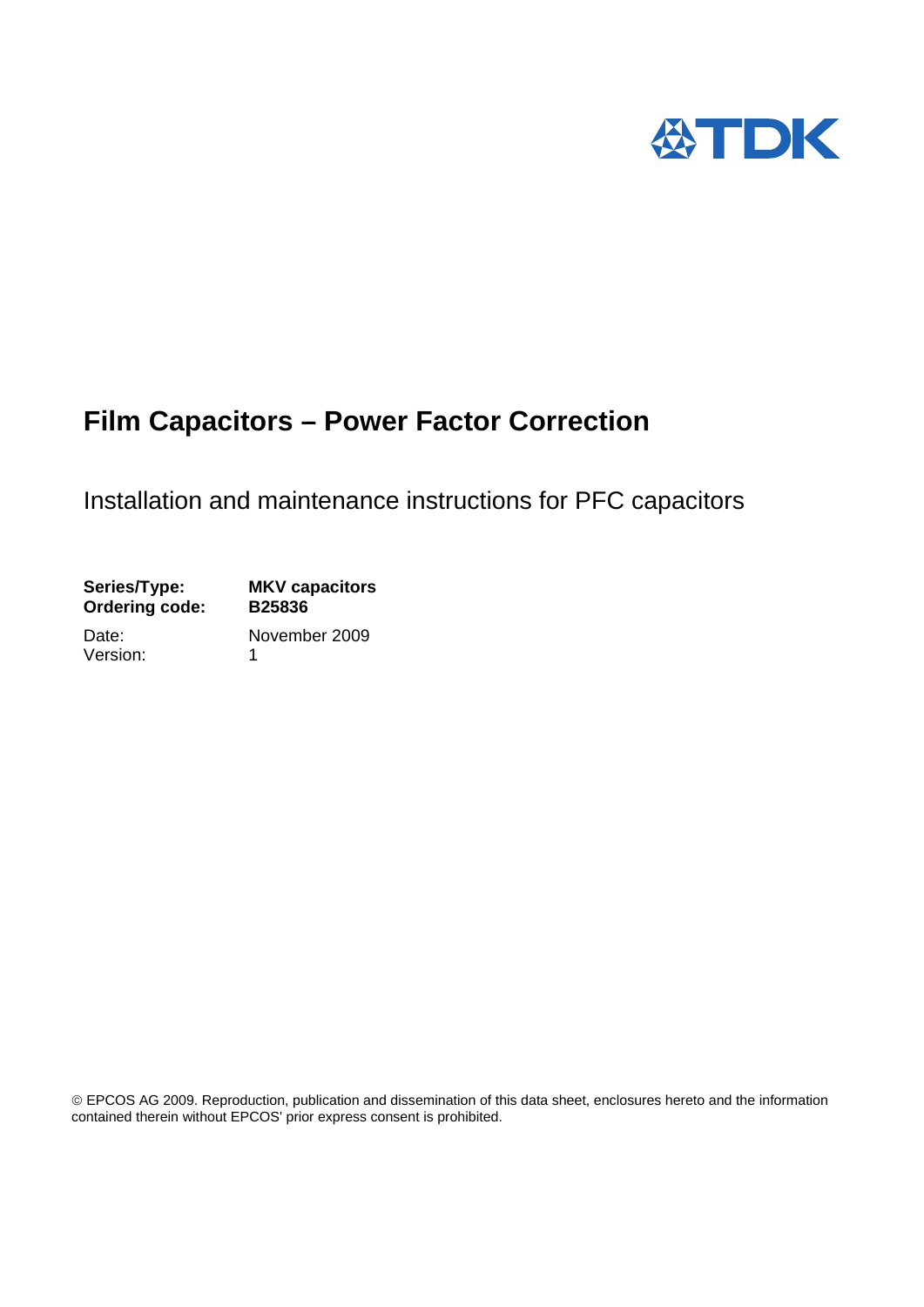

 **Installation and maintenance instructions for PFC capacitors MKV capacitors** 

### **Installation and maintenance instructions**

| <b>Read this first!</b>                                | Read the following »Installation and Maintenance Instructions« carefully<br>before installing a capacitor in your application.                                                                                                                                                                                                                                                                                                                                                                                                                                                                                                                                                                                                                                                                                                                                                                                                           |
|--------------------------------------------------------|------------------------------------------------------------------------------------------------------------------------------------------------------------------------------------------------------------------------------------------------------------------------------------------------------------------------------------------------------------------------------------------------------------------------------------------------------------------------------------------------------------------------------------------------------------------------------------------------------------------------------------------------------------------------------------------------------------------------------------------------------------------------------------------------------------------------------------------------------------------------------------------------------------------------------------------|
| <b>About this manual</b>                               | The information stated in this manual applies to typical, approved usage.<br>Please refer to our product specifications, or request our approval for your<br>own individual specifications, before installing capacitors.                                                                                                                                                                                                                                                                                                                                                                                                                                                                                                                                                                                                                                                                                                                |
| For your safety!                                       | Disregarding the guidelines in this manual can result in operational failure,<br>bursting and fire. In case of doubt, contact your local EPCOS sales<br>organization or distributor for assistance.                                                                                                                                                                                                                                                                                                                                                                                                                                                                                                                                                                                                                                                                                                                                      |
| General safety notes for<br>installation and operation | Ensure you are using the right capacitor type for your application.<br>Please refer to the EPCOS product catalog and application notes for<br>the appropriate selection of capacitors. Please contact EPCOS for<br>any assistance required in selection.<br>Maintain good, effective grounding of capacitor enclosures.<br>$\blacksquare$<br>Provide the means to isolate any faulty units/banks in the system.<br>$\blacksquare$<br>Handle capacitor units carefully, as they may be charged even after<br>$\blacksquare$<br>disconnection due to faulty discharging devices.<br>Follow the appropriate engineering practices.<br>Do not use HRC fuses to power the capacitor up and down (as this<br>could lead to the risk of electrical arcing!).<br>Consider the capacitor terminals, connected bus bars and cables as<br>well as any other devices connected with them, as being energized.<br>The device is electrically charged! |
| <b>Storage and operation</b><br>conditions             | Do not use or store capacitors in a corrosive atmosphere, especially<br>where chloride gas, sulfide gas, acid, alkali, salt or similar substances are<br>present. In a dusty environment, regular maintenance and cleaning,<br>especially of the terminals, is required to avoid a conductive path being<br>set up between the phases and/or the phases and ground.                                                                                                                                                                                                                                                                                                                                                                                                                                                                                                                                                                      |
| <b>Ambient temperature</b>                             | MKV capacitors are designed for very tough conditions: temperature class<br>-40 to 70 $\degree$ C                                                                                                                                                                                                                                                                                                                                                                                                                                                                                                                                                                                                                                                                                                                                                                                                                                        |
|                                                        | Temperature of air surrounding the capacitor: 70 °C permanently; if the<br>applied current is higher than its nominal value, please refer to the<br>relevant thermal data sheets.                                                                                                                                                                                                                                                                                                                                                                                                                                                                                                                                                                                                                                                                                                                                                        |
|                                                        | After installation, verify that the maximum hot-spot temperature is not<br>exceeded under extreme operating conditions:                                                                                                                                                                                                                                                                                                                                                                                                                                                                                                                                                                                                                                                                                                                                                                                                                  |
|                                                        | Hot-spot temperature $T_{hs}$ = 85 °C                                                                                                                                                                                                                                                                                                                                                                                                                                                                                                                                                                                                                                                                                                                                                                                                                                                                                                    |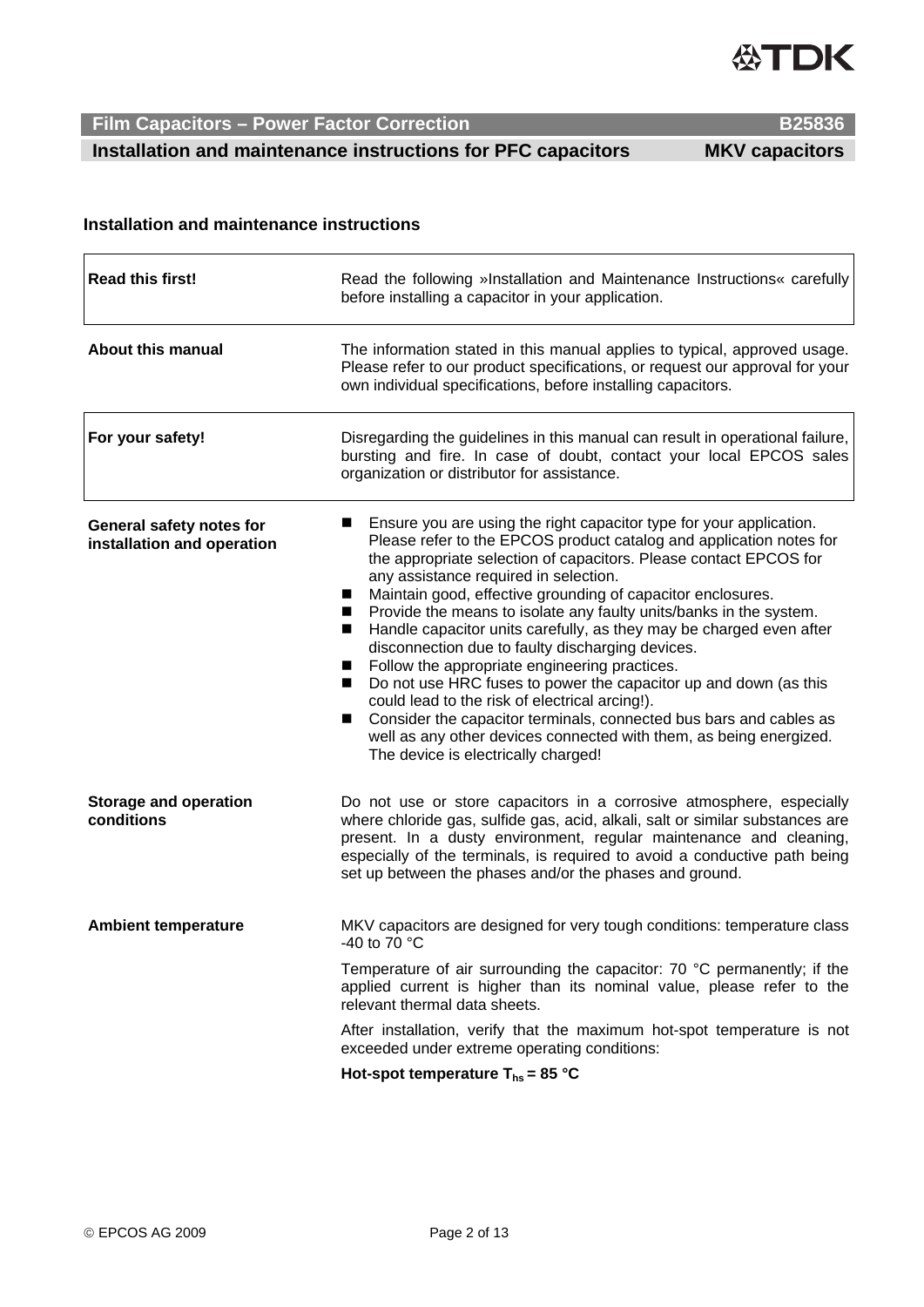

**Film Capacitors – Power Factor Correction B25836 <b>B25836 Installation and maintenance instructions for PFC capacitors MKV capacitors** 

| <b>Caution!</b> | Exceeding the maximum permissible temperature may cause the safety<br>device to be inoperative.              |
|-----------------|--------------------------------------------------------------------------------------------------------------|
|                 | Capacitors should not be used if they are dented or have suffered<br>mechanical or any other kind of damage! |
|                 | Check the integrity of discharge resistors before installation.                                              |

## **Installation**

### **Mounting the capacitors**

| <b>Mounting positions</b> | Capacitors installed in a cabinet should be placed on the bottom to<br>minimize the stress temperature. |
|---------------------------|---------------------------------------------------------------------------------------------------------|
| Warning!                  | Do not install capacitors with dents deeper than 0.5 mm!                                                |

The MKV capacitor series may be mounted in a vertical **or** horizontal position:



*Figure 1:* MKV capacitors in vertical or horizontal mounting position.

**Mounting conditions** MKV capacitors must be installed in a cool and well-ventilated place, and not close to objects that radiate heat such as filter-circuit reactors and furnaces, or in direct sunlight.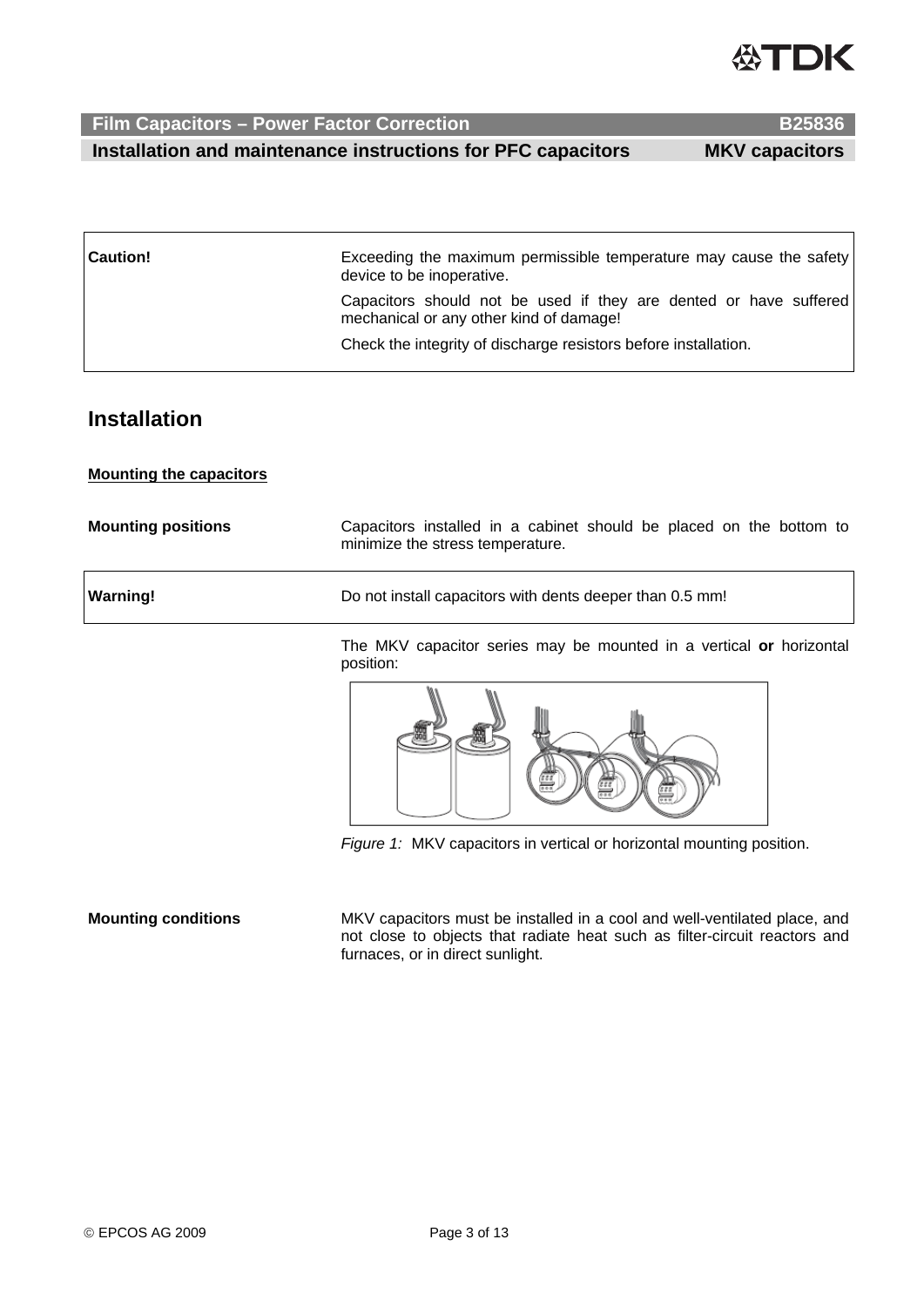

 **Film Capacitors – Power Factor Correction B25836** 

 **Installation and maintenance instructions for PFC capacitors MKV capacitors** 

**Cooling space for capacitors** Make sure that sufficient cooling space is available (see Figure 2):

- A minimum distance of 20 mm between the capacitors is recommended to maintain sufficient cooling.
- Keep a gap of at least 20 mm above the capacitor and do not attach any mounting components onto the crimp or on top. This gap will allow longitudinal extension of the can so that the over-pressure disconnector can extend fully.



*Figure 2:* Minimum space over and between the capacitors.

If reactors are used in an application, note that they operate at a much higher temperature. The distance between the reactor and capacitor must be large enough to stop any reactor heat being conducted via the connection cable to the capacitor, or any heat radiation from the reactor reaching the capacitor and causing it to overheat.

**Fixing threaded bottom stud** The threaded mounting stud is at the base of the capacitor:



**Fixing The threaded bottom stud must be fastened with a specified torque:** M12 bottom stud: 10 Nm

**Grounding** The M12 bottom stud is used for grounding. Connect it to ground by cable, or else connect the capacitor to any other conductive item which is connected to ground.

**Using reactors: cooling space for cables**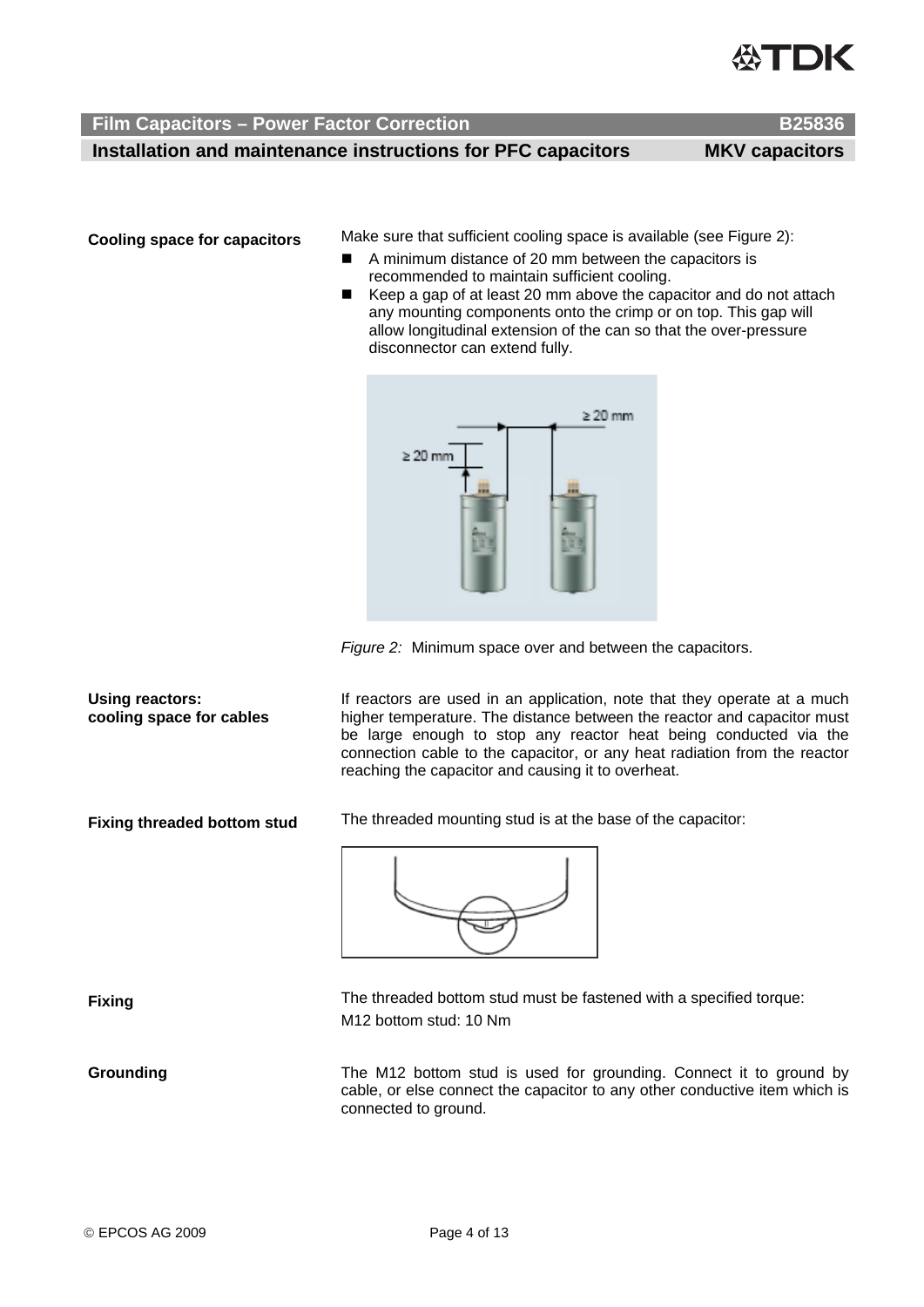

**Film Capacitors - Power Factor Correction Installation and maintenance instructions for PF** 

|                      | $\sim$                |
|----------------------|-----------------------|
|                      | <b>B25836</b>         |
| <b>FC capacitors</b> | <b>MKV capacitors</b> |
|                      |                       |

**ATNZ** 

| Note!                            | Suitable connectors have to penetrate existing layers of enamel to ensure<br>good constant conductivity and sufficient current-carrying capability.                            |
|----------------------------------|--------------------------------------------------------------------------------------------------------------------------------------------------------------------------------|
|                                  | If the metal chassis to which the capacitor is mounted is used for<br>grounding, the layer of varnish beneath the washer and nut should be<br>removed.                         |
| <b>Connecting</b>                | When connecting, avoid bending cable lugs or cables, or the use of other<br>forms of mechanical force on the terminals. Otherwise, leakage could<br>disable the safety device! |
|                                  | Ensure firm fixing of terminals. Apply the fixing torque as individually<br>specified.                                                                                         |
|                                  | The maximum specified terminal current must never be exceeded. Please<br>refer to the technical data of the relevant series.                                                   |
|                                  | Parallel connection of capacitors via the terminal is not recommended.                                                                                                         |
| Connecting the supply cable      |                                                                                                                                                                                |
| <b>Cable specification</b>       | The connecting cable must be of a flexible type, preferably of copper. We<br>strongly recommend the use of cable-end sleeves for these cables!                                 |
| Note!                            | Do not use solid core cables!                                                                                                                                                  |
|                                  | The maximum cable cross section is 16 mm <sup>2</sup><br>Further information can be found in the Appendix.                                                                     |
|                                  | The connecting cables to the capacitor should be dimensioned for a<br>current of at least 1.5 times the rated current so that no heat is conducted<br>into the capacitor.      |
| <b>Maximum terminal currents</b> | Do not exceed the maximum permissible current: 55 A total RMS current                                                                                                          |
| Attaching the supply cable       | Attach the supply cable within the maximum permissible torque values:<br>max. 1.2 Nm.                                                                                          |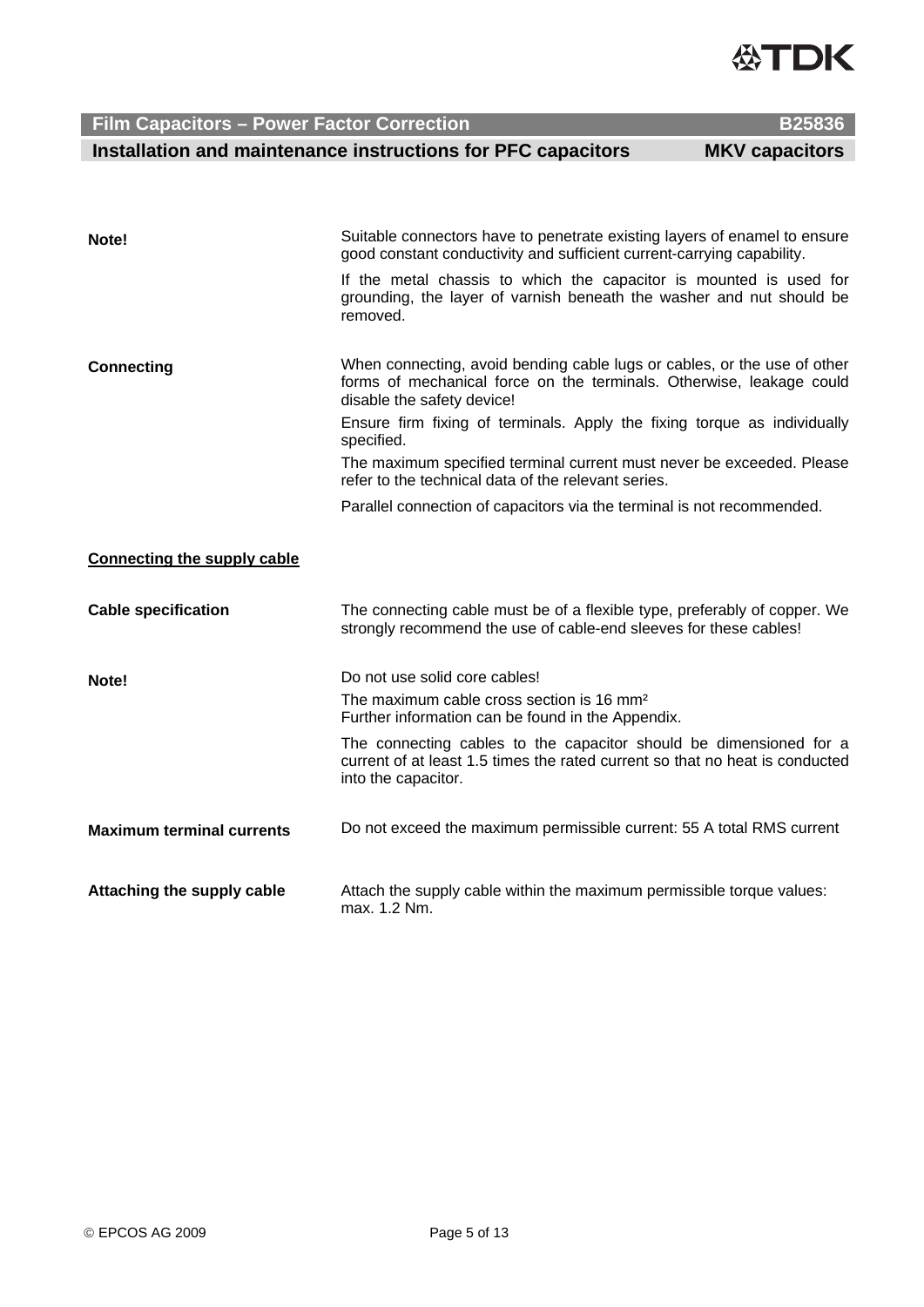

 **Installation and maintenance instructions for PFC capacitors MKV capacitors** 

**Screwdriver EXEC SCREW EXECUTE:** Use an appropriate screwdriver. The blade must not be wider than 4.5 mm and the diameter of the shank must be less than 4.5 mm in order to fit into the holes of 5.0 mm diameter.



*Figure 3:* Fixing the supply cable.

**Using discharge resistors** Discharge resistors are included in the delivery package, pre-mounted at the works. Discharge resistors are required for discharging capacitors to protect

operating personnel (risk of electric shock) and for re-switching capacitors in automatic PFC equipment (phase opposition!).

EPCOS discharge resistors are designed to discharge capacitors down to 75 V or less within 90 seconds.

Make sure that the correct resistor is used for replacements, e.g. with the same rating and push-on connector diameter.

**Discharging the capacitor** Before re-switching, capacitors must be discharged to 10% of the rated voltage or below.

> A discharge resistor can be easily replaced by pushing it onto the exposed top on the terminal.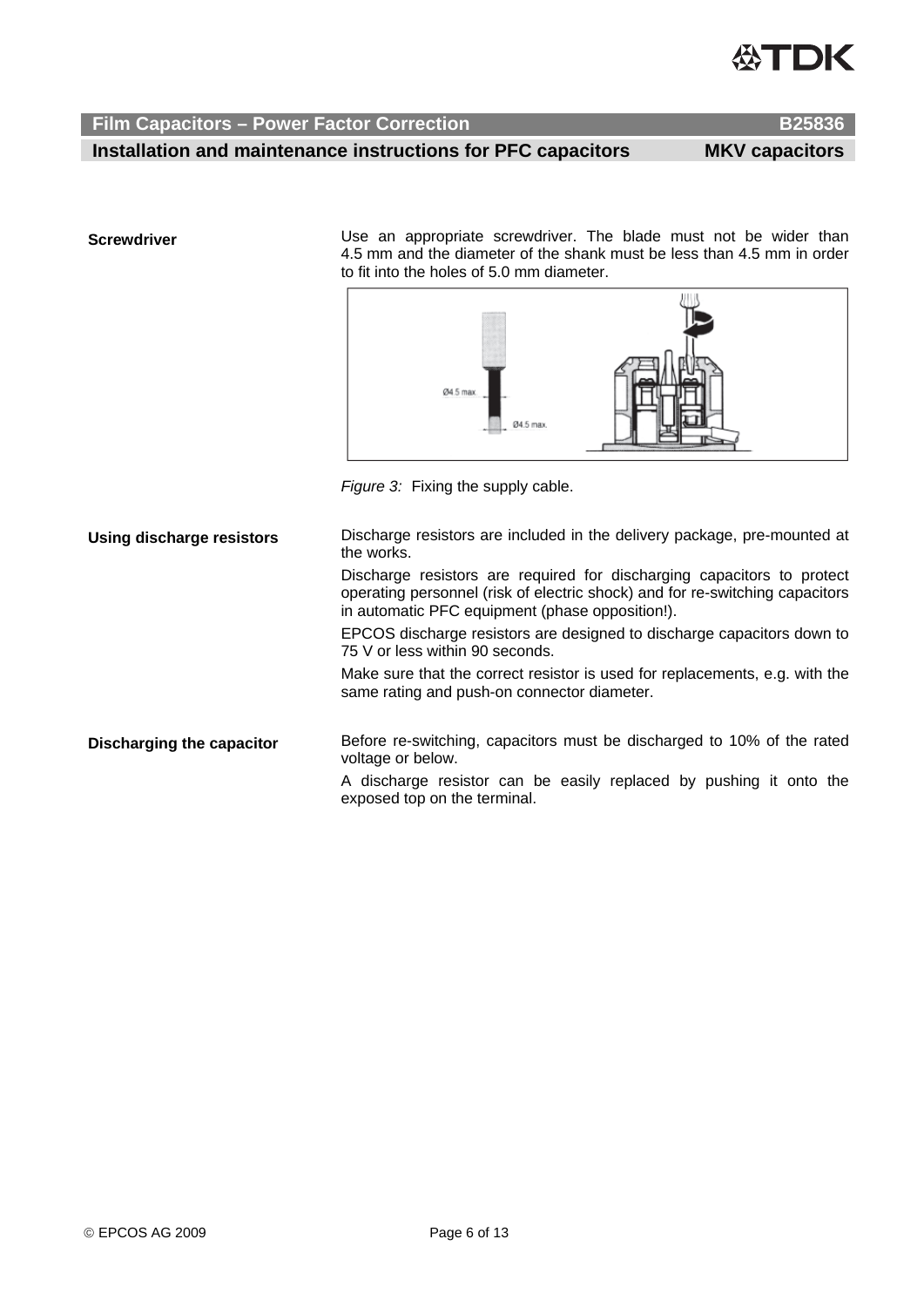

**Installation and maintenance instructions for PFC capacitors MKV capacitors** 

| <b>Caution!</b>                     | Discharge and short circuit the capacitor before handling!                                                                                                                                                                                                                                                                                                                                                                                                                                                                                                                                                                                                                                                                 |
|-------------------------------------|----------------------------------------------------------------------------------------------------------------------------------------------------------------------------------------------------------------------------------------------------------------------------------------------------------------------------------------------------------------------------------------------------------------------------------------------------------------------------------------------------------------------------------------------------------------------------------------------------------------------------------------------------------------------------------------------------------------------------|
|                                     | Push-on discharge resistor                                                                                                                                                                                                                                                                                                                                                                                                                                                                                                                                                                                                                                                                                                 |
| <b>Inrush current limitation</b>    | Switching LV PFC capacitors can cause high inrush currents of more than<br>200 times the rated current, especially when they are connected in<br>parallel to others that are already energized. This may cause additional<br>stress to contactors as well as to capacitors and reduce their life cycle.<br>Inrush currents have a negative effect on the power quality, e.g.<br>transients, voltage drop. MKV capacitors have high impulse handling<br>capability, but require inrush current limitation, such as:<br>contactors with pre-charging resistors for pre-loading of capacitors<br>serial air coils (approx. 8 turns in the connecting cables between<br>■<br>contactor and capacitor with a diameter of 10 cm) |
| IEC 60831 standard<br>and reference | According to the IEC 60831 standard, a maximum of 20,000 switching<br>operations per year is acceptable. If standard PFC reactors are<br>additionally applied, a maximum of 50,000 switching operations per year<br>is acceptable. Before considering a higher number of switching<br>operations, please contact EPCOS.                                                                                                                                                                                                                                                                                                                                                                                                    |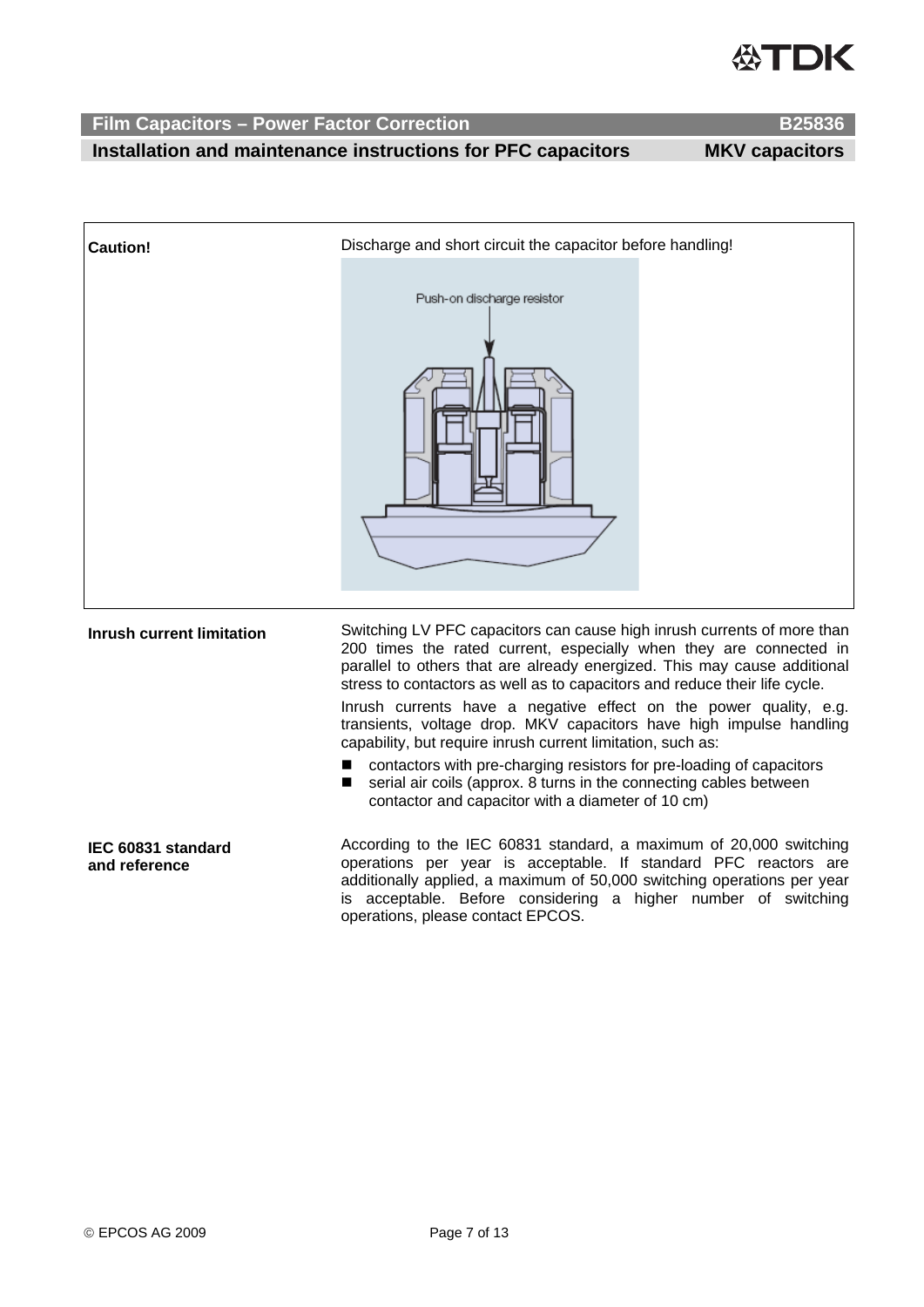© EPCOS AG 2009 Page 8 of 13

 **Installation and maintenance instructions for PFC capacitors MKV capacitors** 

| <b>Harmonics</b>                  | Harmonics are sinusoidal voltages and currents with frequencies that are                                                                                                                                                                                                                                                                                                                                                                                                             |
|-----------------------------------|--------------------------------------------------------------------------------------------------------------------------------------------------------------------------------------------------------------------------------------------------------------------------------------------------------------------------------------------------------------------------------------------------------------------------------------------------------------------------------------|
|                                   | multiples of the 50 or 60 Hz power supply frequency.                                                                                                                                                                                                                                                                                                                                                                                                                                 |
|                                   | Harmonics result from the operation of electrical loads with nonlinear<br>voltage-current characteristics.                                                                                                                                                                                                                                                                                                                                                                           |
|                                   | They are mainly caused by loads operated in modern electronic devices,<br>converters,<br>electrical drives,<br>welding<br>machines<br>such as<br>and<br>uninterruptible power supplies (UPS).                                                                                                                                                                                                                                                                                        |
|                                   | Ensure that the current flowing through the capacitor does not exceed<br>$3 ullet$ I <sub>R</sub> depending on the particular type.                                                                                                                                                                                                                                                                                                                                                  |
|                                   | This may indicate the heavy presence of harmonics. Check the voltage<br>and current using a true RMS multi-meter.                                                                                                                                                                                                                                                                                                                                                                    |
|                                   | Ensure that the voltage does not exceed 1.1 $\bullet$ V <sub>R</sub> and the peak voltage<br>does not exceed 1.6 • $V_R$ . Use a true RMS and peak voltmeter or<br>oscilloscope to check this.                                                                                                                                                                                                                                                                                       |
| <b>Caution!</b>                   | Only power capacitors with reactors – namely de-tuned capacitor banks –<br>should be used in applications with harmonic distortion. Depending on the<br>chosen series resonance frequency, a part of the harmonic current will be<br>absorbed by the power capacitor. The rest of the harmonic current will<br>flow into the grid. The use of power capacitors with reactors reduces<br>harmonic distortion and minimizes the disturbing effects on the operation<br>of other loads. |
| <b>Avoid resonance conditions</b> | The most important reason for installing de-tuned capacitor banks is to<br>avoid resonance conditions. These may multiply existing harmonics,<br>create power quality problems and damage distribution equipment.                                                                                                                                                                                                                                                                    |
|                                   | The occurrence of resonance should ideally be avoided by appropriate<br>application design!                                                                                                                                                                                                                                                                                                                                                                                          |
|                                   | The total RMS capacitor current (incl. fundamental and harmonic<br>currents) specified in the technical data of the relevant series must never<br>be exceeded.                                                                                                                                                                                                                                                                                                                       |
| <b>Overpressure disconnector</b>  | Electrical components do not have an unlimited operating life; this also<br>applies to self-healing capacitors. As polypropylene-type capacitors<br>seldom produce a pronounced short circuit, HRC fuses or circuit breakers<br>alone do not offer sufficient protection.                                                                                                                                                                                                            |
|                                   | All MKV capacitors are consequently fitted with a disconnector that<br>responds to overpressure. If numerous electric breakdowns occur at the<br>end of its life or as the result of thermal or electric overload (within IEC<br>specification 60831), the formation of gas causes the pressure inside the<br>capacitor case to rise.                                                                                                                                                |
|                                   | This causes a change in length due to the curvature of the lid or<br>stretching of the expansion bead. Expansion beyond a certain point will<br>separate the internal wires (tear-off fuses) and disconnect the capacitor                                                                                                                                                                                                                                                            |

from the power line.

**Film Capacitors – Power Factor Correction B25836 <b>B25836**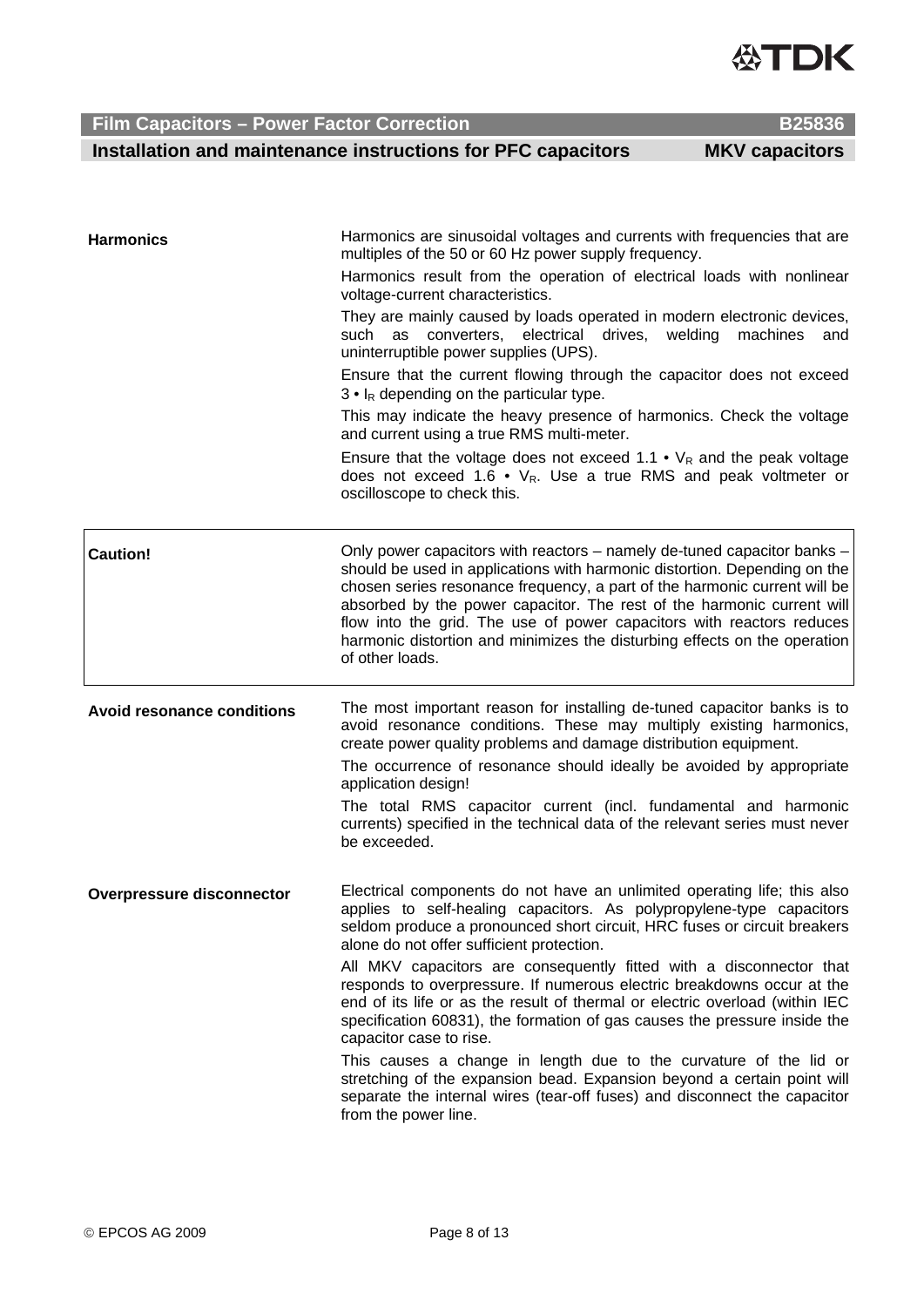

 **Installation and maintenance instructions for PFC capacitors MKV capacitors** 

| Caution!                                  | To ensure full functionality of an overpressure disconnector, observe the<br>following requirements:                                                                                                                                                                                                                        |
|-------------------------------------------|-----------------------------------------------------------------------------------------------------------------------------------------------------------------------------------------------------------------------------------------------------------------------------------------------------------------------------|
|                                           | 1) The expandable metal top must not be impaired:                                                                                                                                                                                                                                                                           |
|                                           | The connecting lines must be flexible leads (cables).<br>There must be sufficient space for expansion above the connections<br>(stated for the different models).<br>The folding groove must not be retained by clamps.<br>2) The maximum permissible fault current of 10,000 A to UL 810-standard<br>must not be exceeded. |
|                                           | 3) The stress parameters of the capacitor must be within the IEC60831<br>specification.                                                                                                                                                                                                                                     |
| Overcurrent / short circuit<br>protection | HRC fuses or molded case circuit breakers for short circuit protection<br>must be used. Short circuit protection equipment and connecting cables<br>should be dimensioned to permanently handle 1.5 times the rated current<br>of the capacitor.                                                                            |

- **HRC** fuses do not protect the capacitor against overload. They only offer short circuit protection!
- The HRC fuse rating must be 1.6 ... 1.8 times the nominal capacitor current.
- Do not use HRC fuses for switching capacitors (risk of arcing).
- Use thermal/magnetic overcurrent relays for overload protection.

## **Maintenance**

| Caution! | Disregarding the following measures may result in severe operational<br>failures, bursting and fire.                                                                                                                                                                                                                                                                                                                                                                                                                                                                                                                             |
|----------|----------------------------------------------------------------------------------------------------------------------------------------------------------------------------------------------------------------------------------------------------------------------------------------------------------------------------------------------------------------------------------------------------------------------------------------------------------------------------------------------------------------------------------------------------------------------------------------------------------------------------------|
|          | ■ Check the tightness of the connections/terminals periodically, two<br>weeks after installation at the latest, and then once a month.<br>■ Clean the terminals/bushings periodically to avoid short circuits due to<br>dust or other contamination.<br>■ Check the short circuit protection fuses.<br>■ Take a current reading twice a year and compare it with the nominal<br>current. Use a harmonic analyzer or true effective RMS meter.<br>■ If the current rises above its nominal value, check your application for<br>modifications.<br><b>If a significant increase in the number of non-linear loads is detected,</b> |
|          | call in a consultant to perform a harmonics study.<br>In the presence of harmonics, consider the installation of a de-tuned<br>capacitor bank (reactors).                                                                                                                                                                                                                                                                                                                                                                                                                                                                        |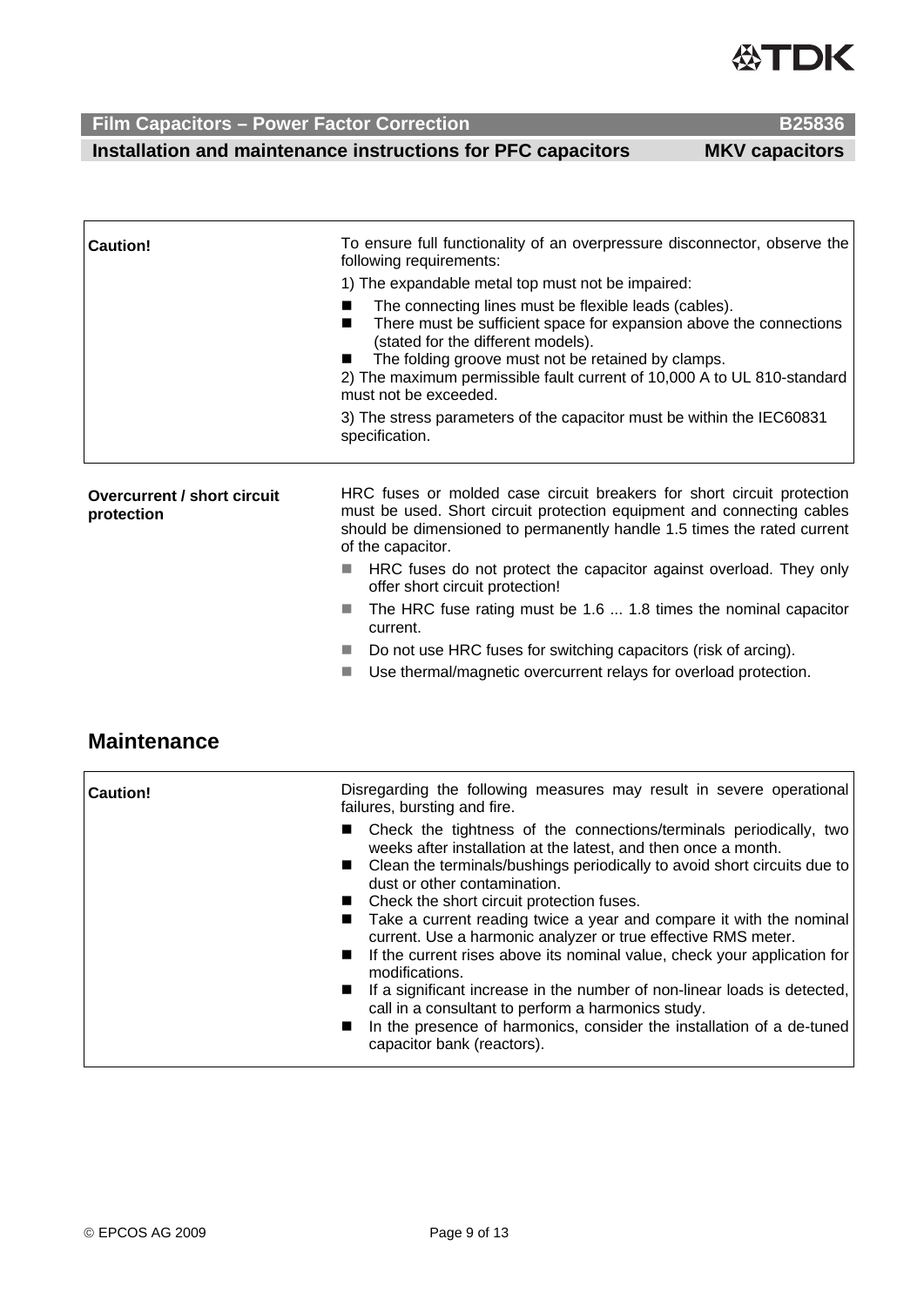

 **Installation and maintenance instructions for PFC capacitors MKV capacitors** 

| ٠ |  |
|---|--|

| Caution! | ■ Check the discharge resistors/reactors and in case of doubt check<br>their function:<br>(1) Power the capacitor up and down.                                                                                                                                      |
|----------|---------------------------------------------------------------------------------------------------------------------------------------------------------------------------------------------------------------------------------------------------------------------|
|          | (2) After 90 seconds, the voltage between the terminals must drop to<br>less than $75V$ .                                                                                                                                                                           |
|          | ■ Check the temperature of energized capacitors. If individual<br>capacitors become excessively hot, it is recommended to replace<br>them, as this could indicate a loss factor increase which is a sign that<br>they are reaching the end of their operating life. |
| Note!    | For detailed information about PFC capacitors and cautions, refer to the<br>latest version of the EPCOS PFC Product Profile.                                                                                                                                        |
|          |                                                                                                                                                                                                                                                                     |

Please note again that these »Installation and Maintenance Instructions« apply to typical specifications. Refer to our product specifications or request our approval for your specification before installing a capacitor.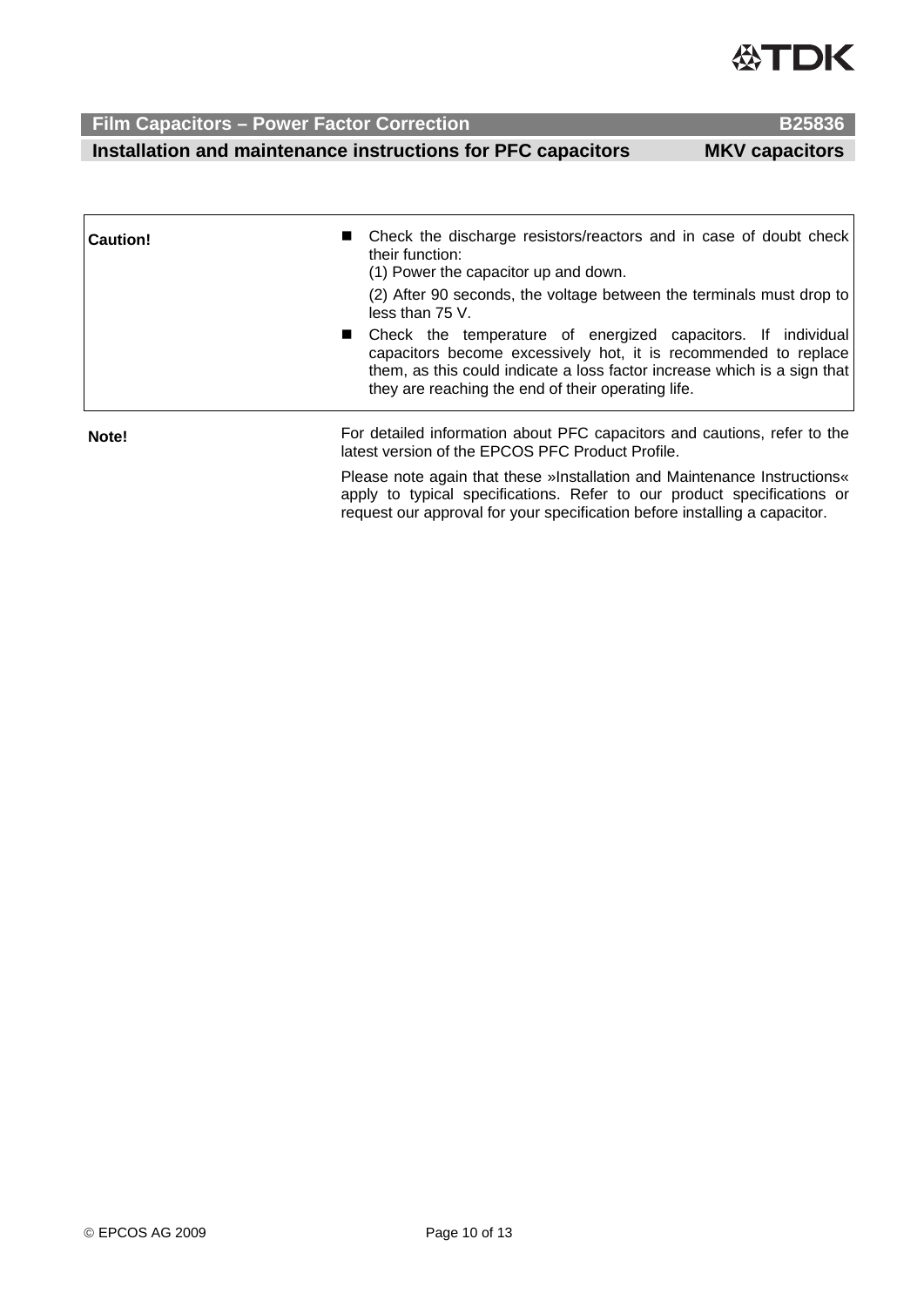

 **Installation and maintenance instructions for PFC capacitors MKV capacitors** 

# **Appendix**

**Connection cable cross section, HRC fuse rating**  The recommendations to VDE 0100 for fusing and cable cross sections for three-phase power capacitors are listed below.

**VDE 0100 recommendations** The cross-section values listed below are guideline values valid for operation under normal conditions and at an ambient temperature of 40 °C. Higher values should be selected if conditions differ from normal, such as higher temperatures or harmonic distortion.

| kvar rating at<br>400 V<br>kvar | <b>Nominal</b><br>current<br>A | <b>HRC</b> fuse<br>rating<br>A | <b>Cross section</b><br>of supply cable<br>mm~ |
|---------------------------------|--------------------------------|--------------------------------|------------------------------------------------|
| 5                               | 7.2                            | 16                             | 2.5                                            |
| 7.5                             | 10.8                           | 16                             | 2.5                                            |
| 10                              | 14.4                           | 25                             | 4                                              |
| 12.5                            | 18                             | 35                             | 4                                              |
| 15                              | 21.6                           | 35                             | 6                                              |
| 20                              | 28.8                           | 50                             | 10                                             |
| 25                              | 36                             | 63                             | 16                                             |
| 30                              | 43.2                           | 80                             | 25                                             |
| 40                              | 57.6                           | 100                            | 35                                             |
| 50                              | 72                             | 125                            | 35                                             |
| 75                              | 108.3                          | 160                            | 70                                             |
| 100                             | 144.3                          | 250                            | 120                                            |
| 125                             | 180.3                          | 300                            | 150                                            |
| 150                             | 216.5                          | 350                            | 2 • 95                                         |
| 175                             | 252.6                          | 400                            | 2 • 120                                        |
| 200                             | 288.0                          | 500                            | 2 • 120                                        |

For other voltage ratings:

- 230 V table figure 1.74
- 440 V table figure 0.91
- 480 V table figure 0.83
- 525 V table figure 0.76

A lower cross section is normally sufficient for the internal wiring of a capacitor bank. Various parameters such as the temperature inside the cabinet, the cable quality, the maximum cable isolation temperature, as well as the type (single or multicore) and length of the cable have to be taken into consideration when selecting the appropriate value.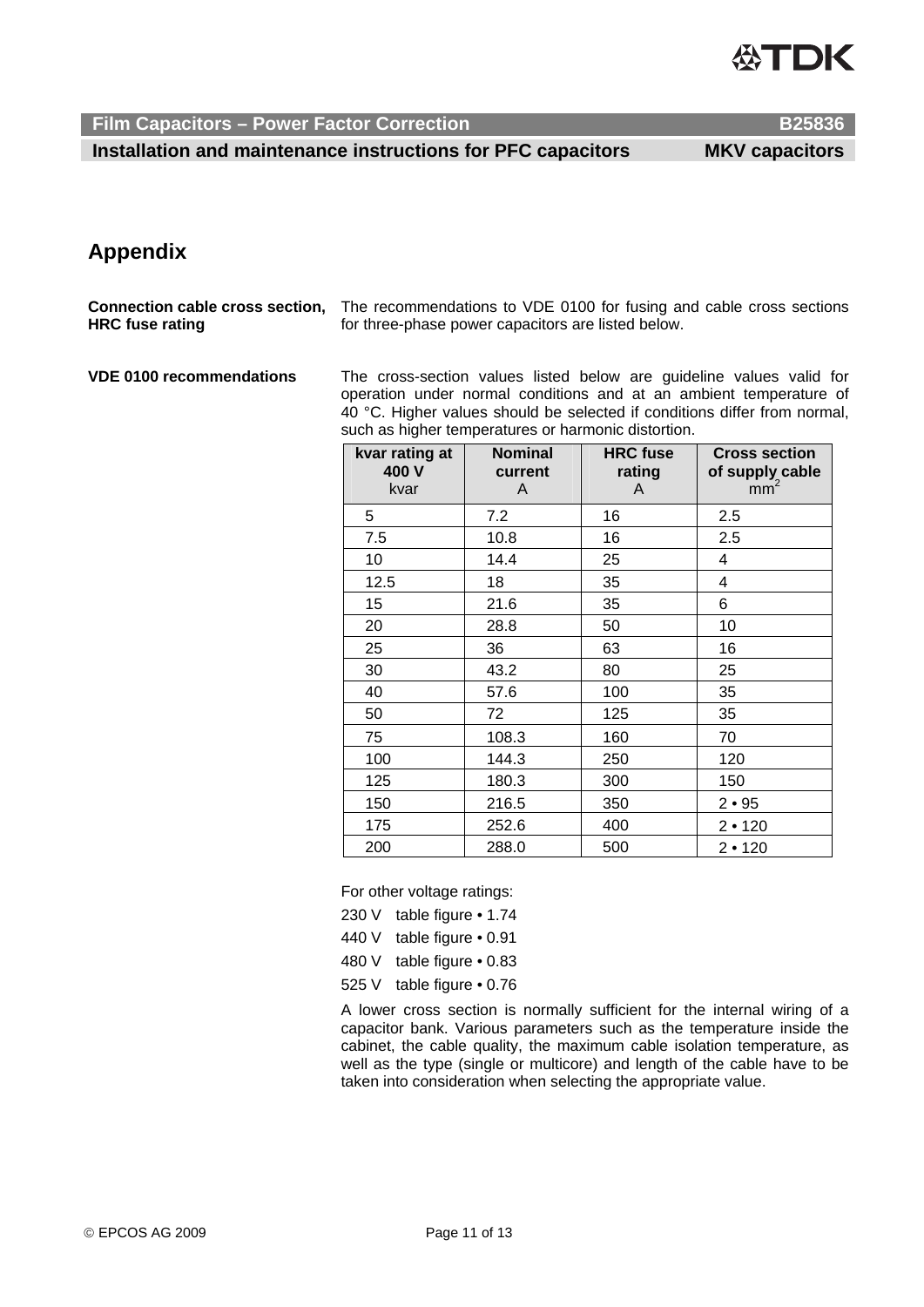

 **Installation and maintenance instructions for PFC capacitors MKV capacitors** 

| <b>Vibration resistance</b> | The capacitor resistance to vibration corresponds to IEC 68, part 2-6. The<br>following values apply to the capacitor alone.<br>Max. test conditions:                                                                                                                                                                  |  |  |  |
|-----------------------------|------------------------------------------------------------------------------------------------------------------------------------------------------------------------------------------------------------------------------------------------------------------------------------------------------------------------|--|--|--|
| <b>Test conditions</b>      |                                                                                                                                                                                                                                                                                                                        |  |  |  |
|                             |                                                                                                                                                                                                                                                                                                                        |  |  |  |
|                             |                                                                                                                                                                                                                                                                                                                        |  |  |  |
|                             |                                                                                                                                                                                                                                                                                                                        |  |  |  |
|                             | Frequency range $1055$ Hz max. 0.7 g<br>Displacement amplitude $0.75$ mm<br>The connections and terminals may influence the vibration properties. It is<br>necessary to check the stability when an installed capacitor is exposed to<br>vibration. Irrespective of this, it is not advised to locate capacitors where |  |  |  |

vibration. Irrespective of this, it is not advised to locate capacitors where vibration amplitudes could reach maximum levels in strongly vibrating appliances.